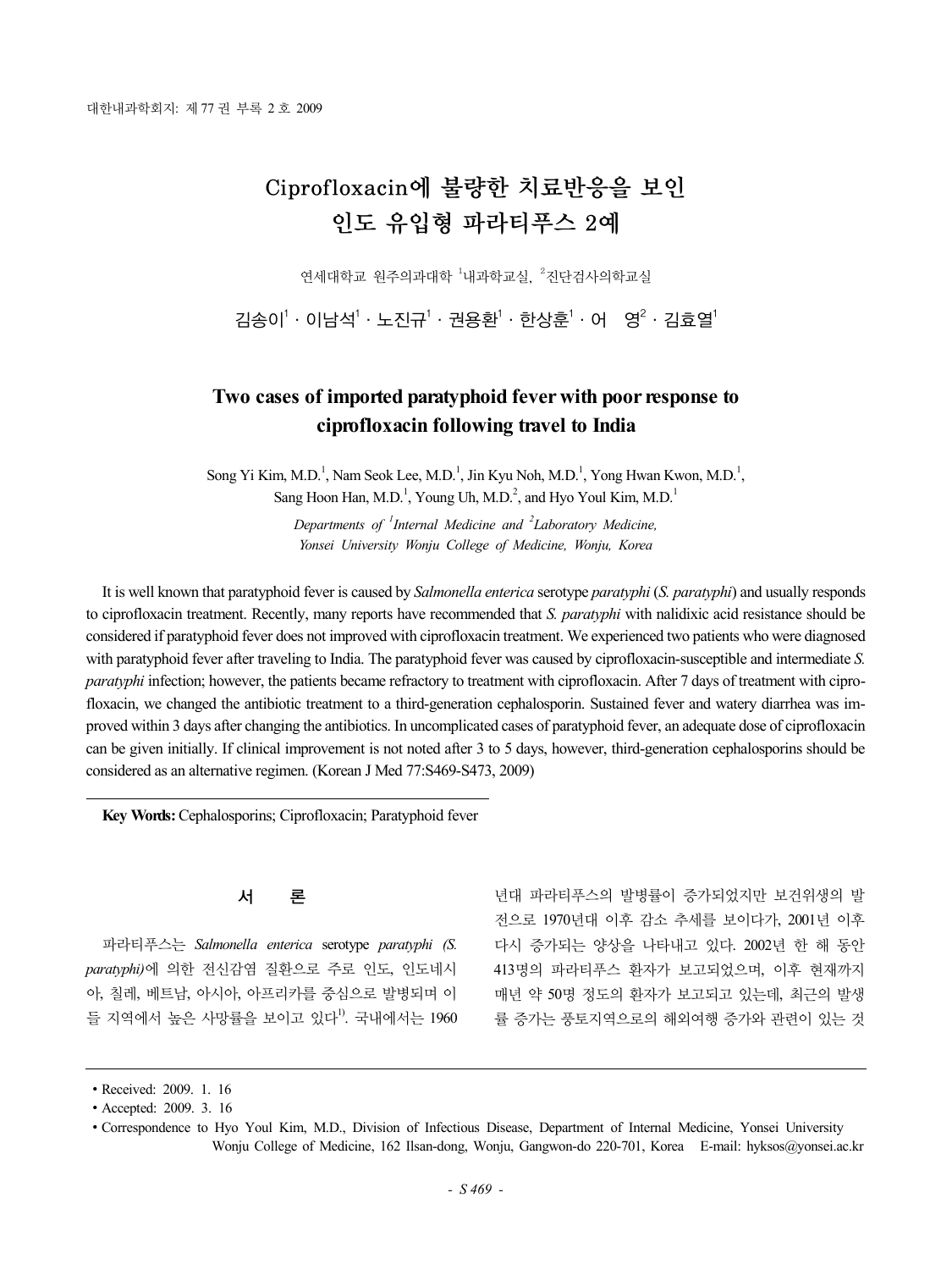으로 알려져 있다. *S. paratyphi* 균종은 1990년대 이후 chloramphenicol, trimethoprim-sulfamethoxazole (TMP-SMX), ampicillin 등에 모두 내성을 가진 다제내성균이 출현한 이래 ciprofloxacin이 다제내성 살모넬라증의 경험적 일차 치료약제 로 사용되어 왔다<sup>2)</sup>. 그러나 1993년 이후 베트남에서 quinolone 항균제의 원형인 nalidixic acid에 내성을 가지는 살모넬 라균에 의한 감염 증례가 보고되었고, 이후 인도 및 아시아 의 여러 개발도상국에서도 nalidixic acid 내성 살모넬라균 발생이 문제가 되고 있다<sup>3)</sup>. Nalidixic acid 내성 살모넬라규 에 감염된 환자에서는 항생제 감수성 검사에서 quinolone에 감수성이 있는 것으로 보고됨에도 불구하고 임상적으로 치 료 반응이 지연되거나 치료 실패가 초래될 수 있다<sup>4)</sup>. 국내 에서 ciprofloxacin에 대한 불량한 치료 반응을 보인 파라티 푸스의 증례는 아직 보고된 바 없다. 이에 저자들은 최근 인 도 여행 후 ciprofloxacin에 대하여 감수성과 중간내성을 보 이는 *S. paratypi* A에 감염된 환자에서 경구 ciprofloxacin에 불량한 치료 반응을 보여 3세대 또는 4세대 cephalosporin을 사용하여 호전된 2예를 경험하였기에 보고하는 바이다.

# 증 례

#### 증례 1

30세 남자 환자가 2주 동안의 고열과 수양성 설사를 주소 로 내원하였다. 과거력상 특이소견은 없었으며 40일간 인도 여행 후 내원 3일 전 귀국하였다. 여행 기간 중 7일 동안 고 열이 발생하였으나 특별한 치료를 시행받지 않았다. 내원 당 시 급성 병색을 보였으며, 활력징후는 혈압 110/70 mmHg, 맥 박수 84회/분, 호흡수 20회/분, 체온 38.7℃였다. 신체 검사 상

피부 긴장도가 감소되어 있었고, 장음이 증가되어 있었으며 복부 전체에 경미한 압통이 있었다. 입원 당시 시행한 검사 에서 백혈구 3,240/mm3 , 혈색소 13.1 g/dL, 혈소판 207,000/ mm3 , BUN/Creatinine 8.0/0.7 mg/dL, AST/ALT 38/61 IU/L, C-반응단백 0.77 mg/dL이었다. 감염성 설사 질환을 의심하여 경구 ciprofloxacin을 투여하였으며, 수액 치료 및 항생제 치 료 후에 설사와 발열이 호전되는 소견을 보여 입원 3일 후 퇴원하였다. 퇴원 후 경구 ciprofloxacin을 계속 복용하였으나 고열 및 설사 증상이 다시 발생하여 퇴원 후 5일째 재입원하 였다. 재입원 당시 39.6℃의 발열과 검사실 소견에서 백혈구 4,600/mm<sup>3</sup>, 혈색소 12.9 g/dL, 혈소판 141,000/mm<sup>3</sup>, BUN/ Creatinine 13.0/0.9 mg/dL, AST/ALT 65/55 IU/L, C-반응단백 4.04 mg/dL이었다. 복부초음파 검사상 경도의 간비장종대 소 견이 관찰되었다. 처음 입원하였을 때 시행하였던 혈액배양 검사에서 *S. paratyphi* A가 동정되었고, 항생제 감수성 검사에 서 cefotaxime, ceftazidime, ciprofloxacin, ampicillin, piperacillin/ tazobactam, cefoperazone/sulbactam, TMP-SMX, aztreonam에 감수성을 보였다. 대변 배양에서 동정된 균주는 없었다. 환 자는 경구 ciprofloxacin을 7일간 사용 후에도 발열이 지속되 었기 때문에 치료반응 불량으로 판단하여 재입원 시 경구 ciprofloxacin 복용을 중단하고 cefotaxime 1 g을 하루 3번 정맥 주사 하였으며 3일 후 발열이 소실되고 소화기 증상이 호전 되었다(그림 1A). 재입원 후 첫째 날 시행한 추적 혈액배양에 서도 *S. paratyphi* A가 동정되었고, 항생제 감수성 결과는 처 음 입원하였을 때 혈액에서 동정된 균주와 동일하였다. 항생 제를 cefotaxime으로 변경 후 12일째 시행한 추적 혈액배양에 서 분리되는 균주는 없었다. Cefotaxime을 총 12일간 투여한 후 경구 cefpodoxime으로 변경하였고, 이후 발열 등 모든 증



**Figure 1.** Time course of fever patterns and antibiotic administration (A, case 1; B, case 2). Both cases were intermediate and susceptible to ciprofloxacin *Salmonella paratyphi* A by bacterial culture. Following 7 days of treatment with ciprofloxacin, however, the fever recurred. After the antibiotic was changed to a third- or fourth-generation cephalosporin, the fever disappeared and clinical symptoms improved.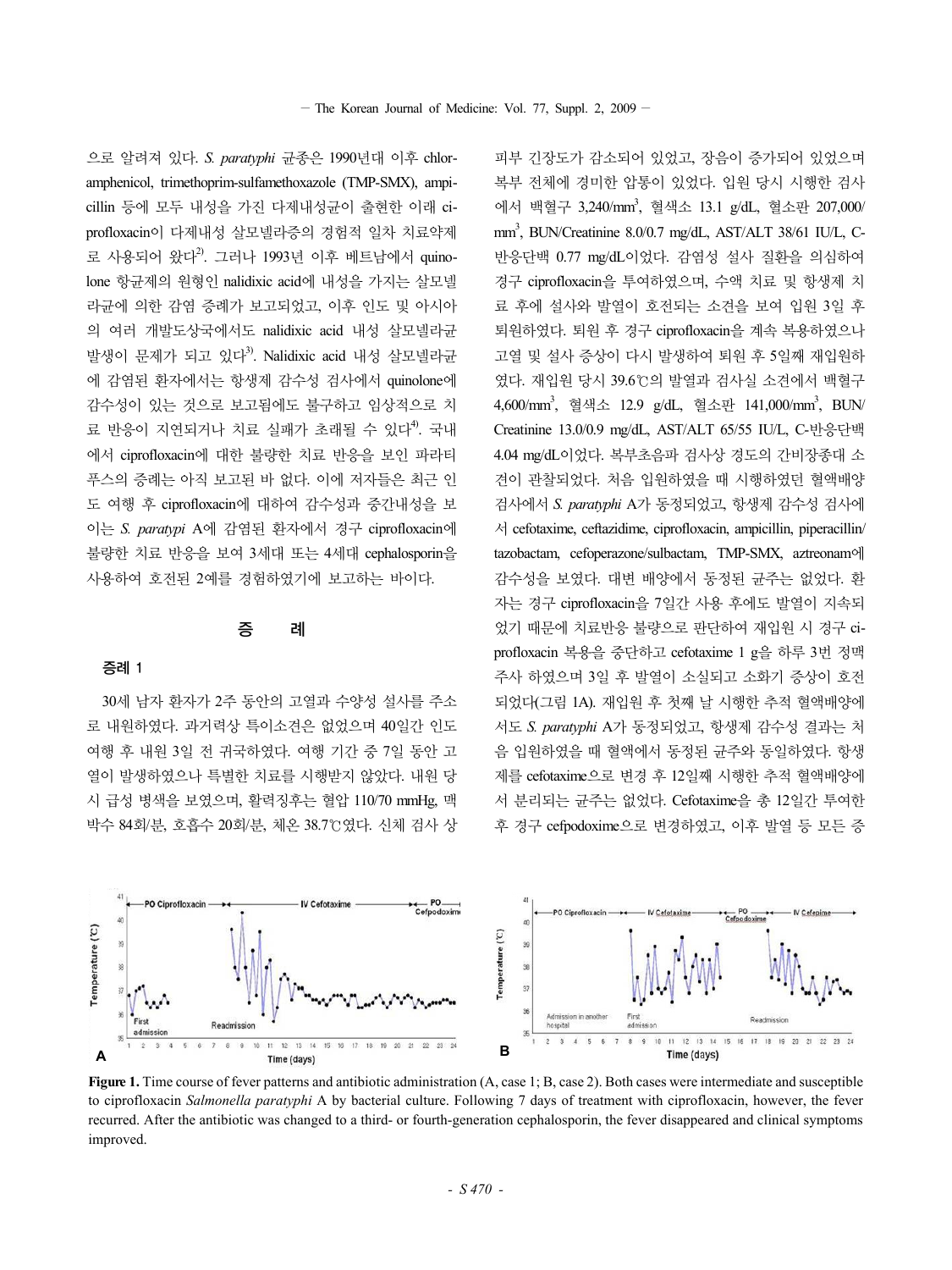상이 호전된 상태가 잘 유지되어 퇴원하였으며 추가적인 재 발 소견은 없었다.

#### 증례 2

48세 여자 환자가 1주일 동안의 고열을 주소로 내원하였 다. 과거력상 특이소견은 없었으며 10일간 인도여행 후 내원 14일 전 귀국하였다. 귀국 후 고열이 발생하여 타 병원에서 경구 ciprofloxacin을 7일 동안 복용하였으나 증상이 호전되지 않았다. 내원 당시 환자는 발열, 복통, 오심, 복부팽만감, 설사 증상을 호소하였고, 급성 병색을 보였으며 활력징후는 혈압 110/70 mmHg, 맥박수 80회/분, 호흡수 20회/분, 체온 39.6℃ 였다. 신체 검사에서 장음이 증가되어 있었고, 복부 전반에 압통 및 반발통이 있었다. 입원 당시 시행한 검사에서 백혈 구 3,680/mm<sup>3</sup>, 혈색소 11.5 mg/dL, 혈소판 188,000/mm<sup>3</sup>, BUN/ Creatinine 6.0/0.6 mg/dL, AST/ALT 132/98 IU/L, CRP 3.39 mg/dL이었다. HBsAg, Anti-HCV, IgM anti-HAV 검사는 모두 음성이었다. 복부 초음파 검사에서는 경도의 간비장종대 소 견이 관찰되었다. 혈액배양 검사에서 *S. paratyphi* A가 동정되 었으며, 항생제 감수성 검사에서 cefotaxime, ceftazidime, cefotaxime, isepacin, cephalothin, cefamandole, TMP-SMX, ampicillin, amikacin, gentamicin, aztreonam, tobramycin, imipenem, cefepime, cefoxitin, piperacillin/tazobactam, cefoperazone/sulbactam에 감수성을 보였고, ciprofloxacin에 중간내성을 보였다. 대변 배양에서 동정된 균주는 없었다. 경구 ciprofloxacin에 대 한 치료반응 불량으로 판단하여 입원 후 cefotaxime 1 g을 하 루 3번 정맥주사 하였으나 발열과 설사가 완전하게 호전되지 않은 상태로 입원 7일째 자의 퇴원하였다. 환자는 퇴원 후 4일 째 지속되는 고열과 설사로 재입원하였다. 재입원 시 혈액 검 사에서 백혈구 5,340/mm<sup>3</sup>, 혈색소 12.0 mg/dL, 혈소판 400,000/ mm3 , BUN/Creatinine 10/0.4 mg/dL, AST/ALT 132/102 IU/L, CRP 1.61 mg/dL이었고, 추적 혈액배양 검사에서 분리되는 균 은 없었다. 처음 입원하였을 때 cefotaxime을 7일간 사용하였 으나 고열 및 설사가 지속되어 재입원 시에는 cefepime으로 변경하여 1 g을 하루 2번 정맥주사로 투여하였고, cefepime을 사용한 3일 후부터 발열이 감소하면서 설사가 소실되었다. 총 6일간 정맥주사 치료 후 정상 체온으로 회복되어 퇴원하 였으며 추가적인 증상 재발은 없었다(그림 1B).

# 고 찰

장열(enteric fever)은 장티푸스(typhoid fever)와 파라티푸

스(paratyphoid fever)를 포함하는 *Salmonella enterica* serotype typhi *(S. typhi)*와 serotype paratyphi *(S. paratyphi)*에 의한 전 신감염 질환이다. 파라티푸스는 *S. paratyphi* A, B, C에 의한 질환으로 장티푸스와 동일한 임상증상 및 합병증을 나타내 지만 사망률은 낮은 것으로 알려져 있다<sup>5</sup>. 최근 위생 환경의 개선으로 선진국 내에서의 발병률은 감소되고 있으나, 풍토 지역으로의 해외여행자들에 의한 해외 유입형 살모넬라증은 급격히 증가되는 양상을 보이고 있다<sup>5)</sup>. 미국의 한 보고에 의 하면 주로 인도, 멕시코, 필리핀, 파키스탄 등을 여행한 후 살모넬라균이 분리되는 빈도가 높았으며, 특히 다른 지역보 다 인도 지역을 여행한 후에 18배 이상 더 높은 빈도로 살모 넬라균이 분리되었다<sup>6</sup>. 해외 유입형 살모넬라증에서 특징적 으로 *S. paratyphi* A의 발병률이 증가되고 있는데, 이러한 현 상은 풍토지역으로 여행을 출발하기 전에 장티푸스에 대한 예방접종을 시행받는 경우가 증가되면서 백신의 예방 효과 가 *S. typhi*에만 효과적으로 발생하기 때문으로 여겨지고 있 다<sup>7)</sup>. 네팔의 한 보고에 의하면 여행자들에서 분리된 살모넬 라균 중 *S. paratyphi* A가 70%, *S. typhi*가 30%를 차지하였으 며7) , 영국의 한 보고에서도 인도 지역의 여행자들에서 *S. typhi*보다 *S. paratyphi* A에 의한 감염률이 훨씬 높았다8) . 본 증 례에서도 모두 인도 여행 후에 *S. paratyphi* A에 의한 감염이 발생하였다.

지난 반세기동안 살모넬라증의 치료약제로 chloramphenicol 이 사용되었으나, 1970년대 chloramphenicol에 대한 내성균이 증가하면서 ampicillin과 TMP-SMX이 주로 사용되었다. 1990 대 이후에는 인도를 중심으로 chloramphenicol, ampicillin, TMP-SMX에 모두 내성을 갖는 다제내성 살모넬라균의 출현 이 증가되면서 quinolone, 특히 ciprofloxacin이 살모넬라증의 일차 치료약제로 사용되었다<sup>9,10)</sup>. 그러나 최근 quinolone에 내 성을 갖는 살모넬라 균주의 출현 및 quinolone에 대하여 불량 한 치료반응을 보이는 사례들이 세계 여러 지역에서 보고되 고 있는데11,12), 이와 같이 다제내성 및 ciprofloxacin에 감수성 이 저하된 살모넬라 균주들은 *S. typhi* 뿐만 아니라 *S. para*typhi A에서도 보고되었다<sup>13)</sup>.

Quinolone에 대한 내성은 주로 DNA gyrase의 돌연변이에 의하여 발생되는데 DNA gyrase에 추가적으로 돌연변이가 발생하면 nalidixic acid 내성균에 감염된 환자에서 quinolone 항생제에 내성이 발생할 수 있다<sup>14)</sup>. 살모넬라균의 ciprofloxacin에 대한 감수성 검사 결과의 임상 적용에는 주의가 필 요하다. Nalidixic acid 내성 살모넬라 균주는 ciprofloxacin에 감수성을 갖고 있다고 할지라도 ciprofloxacin 치료에 임상적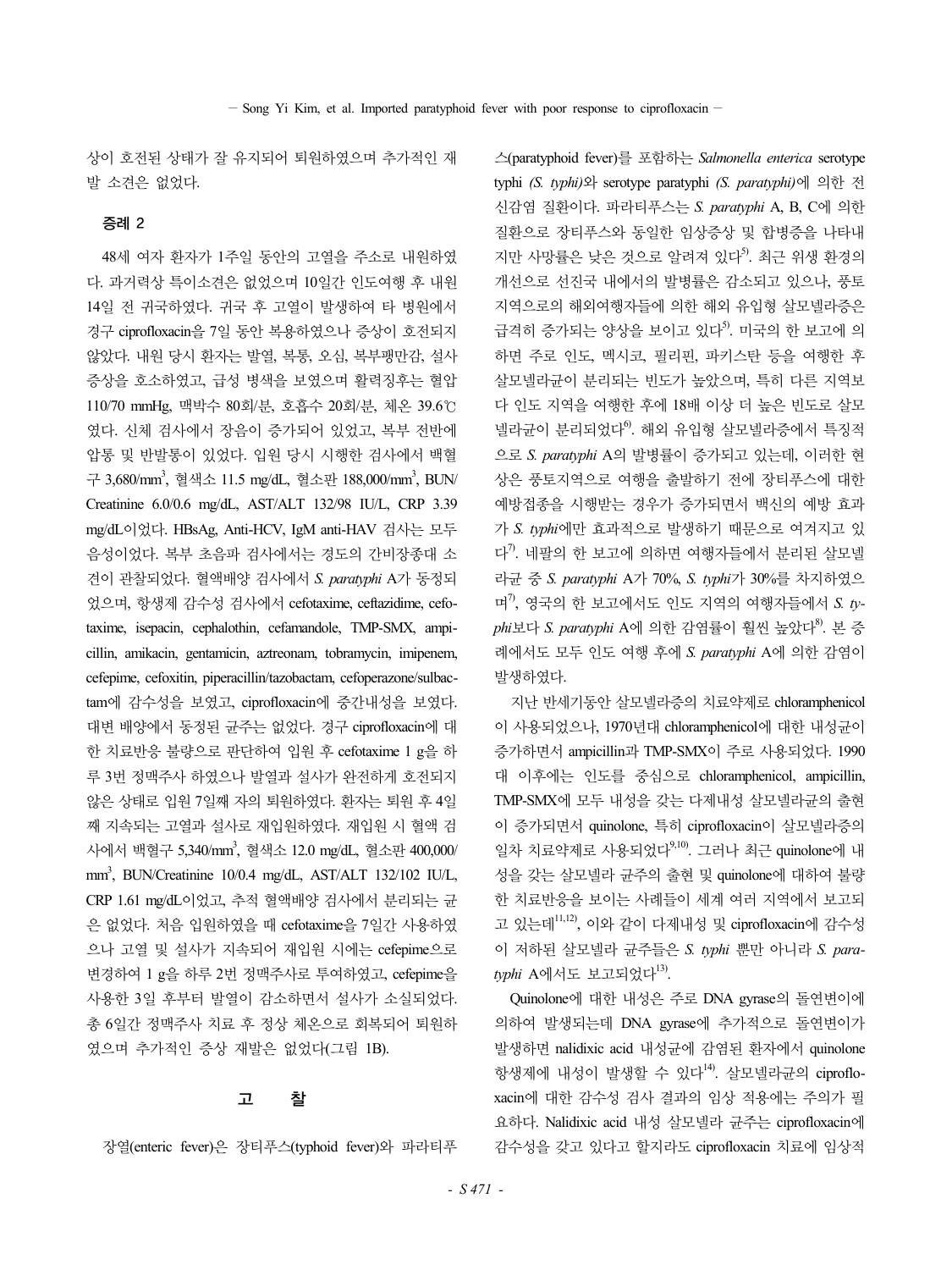으로 불량한 치료 반응을 보이거나 치료 실패가 초래될 수 있는데, nalidixic acid에 감수성인 경우 ciprofloxacin의 치료 율이 97%로 높게 유지되지만, nalidixic acid 저항성인 경우 에는 치료율이 50%로 현저하게 감소되는 것으로 알려져 있 다15). 현재 살모넬라균에서 ciprofloxacin 감수성은 Clinical and Laboratory Standard Institude (CLSI)에서 최소억제농도 1.0 µg/mL 이하, 내성을 4.0 µg/mL 이상으로 정의하며, nalidixic acid 감수성은 최소억제농도 16.0 µg/mL 이하, 내성을 32.0 μg/mL 이상으로 정의하고 있다<sup>16</sup>. Nalidixic acid에 내성 을 갖는 살모넬라 균주의 대부분에서 ciprofloxacin에 대한 최소억제농도가 0.125~1.0 µg/mL의 범위를 나타내는데, 이 경우 CLSI의 기준에 의하면 ciprofloxacin에 감수성을 갖는 것으로 보고되며, 임상경과가 더 중하거나 치료반응 불량으 로 재치료를 요하는 경우가 흔하다<sup>15</sup>. 이와 같은 이유로 ciprofloxacin의 최소억제농도가 적어도 0.125 µg/mL 이하인 경우에 임상적으로 실패하지 않고 치료할 수 있다는 주장이 있다15). 그러나 대부분의 국내 실험실에서 살모넬라균에 대 한 ciprofloxacin 최소억제농도가 0.5 µg/mL 이하는 감별이 안되므로 아직까지 임상에 적용하기는 힘들다. 따라서 ciprofloxcin보다 nalidixic acid를 사용하여 살모넬라 균주의 quinolone에 대한 내성 유무를 판단하는 것이 임상경과와 더 일치할 것으로 생각된다. Piersma 등은 해외에서 유입된 nalidixic acid 내성 파라티푸스 환자에서 *S. paratyphi* 균주가 ciprofloxacin에 감수성을 가지고 있었지만, 충분한 기간동안 사용하였음에도 불구하고 3주 이상 발열이 지속되는 ciprofloxacin에 치료반응이 불량한 예를 보고하였다<sup>17)</sup>.

본 증례에서 S. *paratyphi* A는 첫 번째 환자에서는 ciprofloxacin에 감수성을 가지고 있었고 두 번째 환자에서는 ciprofloxacin에 중간 내성을 보였다. 두 증례 모두에서 ciprofloxacin에 대한 최소억제농도가 4 µg/mL 미만으로 내성을 나타내지 않았으나 Nalidixic acid (Sigma Chemical Co., St. Louis, Mo., USA)의 항규제 최소억제농도 검사<sup>16)</sup>에서 두 규 주 모두 128 µg/mL 이상으로 내성을 나타내었다. 두 예 모두 경험적으로 경구 ciporofloxacin을 7일간 사용하였음에도 불 구하고 발열이 호전되지 않는 등 임상적으로 불량한 치료 반응을 보여서, 3세대 또는 4세대 cephalosporin을 정맥으로 투여한 후 증상이 호전되었다. 일반적으로 fluoroquinolone과 3세대 cephalosporin에 대한 치료반응이 양호한 경우에는 치 료 7일 이내 발열이 소실되는 것으로 알려져 있다<sup>12</sup>. 국내에 보고된 자료에 의하면 nalidixic acid 내성 살모넬라균의 비율 이 5.8%로 아직까지는 nalidixic acid에 대한 내성이 국내에서

문제되고 있지 않지만18), 최근 해외여행이 증가하면서 발생 빈도가 증가되고 있는 해외 유입형 살모넬라증 환자를 치료 할 때 치료 반응이 불량할 경우 nalidixic acid 내성에 의한 살 모넬라증을 고려해야 할 것이다. Nalidixic acid 내성균에 의 한 감염 시 해열에 평균 일주일이 걸리며 대변 내 보균가능 성이 더 높아 내성균의 잠재적인 전파 가능성이 높을 수 있 어 효과적인 치료법이 필요하다. 내성균의 치료는 3세대 cephalosporin이나 azithromycin 혹은 quinolone을 고용량으로 장기간 사용할 수 있다. 하지만 quinolone은 azithromycin에 비해 해열기간과 균배설 기간이 길고, azithromycin은 혈청 내 농도가 낮은 단점이 있어 장티푸스 환자에서 세포 외 균 혈증으로 인한 증상이 지속될 수 있으며 추가적 항생제 치 료를 필요로 한다<sup>4)</sup>. Nalidixic acid 내성균 감염의 치료로써 ciprofloxacin과 3세대 cephalosporin의 병합요법의 상승효과 에 대한 정확한 기전은 아직 알려져 있지 않으나 몇몇 연구 에서 quinolone이 킬레이트제로 *E. coli*의 외벽에 작용하여 βlactam 항생제의 투과성을 증가시키다는 보고가 있다<sup>19)</sup>. 중 증 질환인 경우에 이 병합요법이 증상이 호전되는 시간을 단축시키는지, 대변 내 보균율을 낮추는지, quinolone 내성 돌연변이의 출현을 감소시키는지, 치사율을 감소시키는 지 에 대해서는 추가적인 연구가 필요하리라 생각된다. 흔히 사 용하는 quinolone에 감수성을 보이더라도 nalidixic acid에 대 한 감수성 검사를 반드시 시행해야 하며, nalidixic acid에 대 하여 내성일 경우에는 quinolone 대신 다른 항생제의 사용이 필요하겠다. 본 증례와 같이 인도 지역을 여행한 후에 발생 한 해외 유입 형 *S. paratyphi* A가 ciprofloxacin에 감수성을 가지고 있을 경우 ciprofloxacin을 표준 용량으로 사용해 볼 수 있으나, 3~5일 경과 후에도 치료반응이 없으면 3세대 또 는 4세대 cephalosporin으로 변경하여 최소 10일 이상 또는 해열 후 5일 이상 치료하는 것이 좋을 것으로 사료된다. 중 증 질환인 경우에는 먼저 3세대 cephalosporin으로 치료를 시 작하는 것도 고려해 볼 수 있겠다.

해외여행에 의하여 발생하는 살모넬라증의 예방을 위해 서는 풍토지역으로 여행하는 여행자들에 대한 위생교육과 함께 적극적인 예방접종 실시가 중요하다. 현재까지 개발된 살모넬라 백신은 *S. typhi*만 예방 가능하기 때문에 해외여행 후 감염성 설사 또는 발열 증상이 발생할 경우 *S. paratyphi* 에 의한 파라티푸스도 고려해야 하겠다. 최근 다제 내성균 이 증가되고 있어 항생제 치료뿐만 아니라 위생교육과 *S. typhi* 및 *S. paratyphi*의 혼합백신 개발이 필요할 것으로 사료 된다.